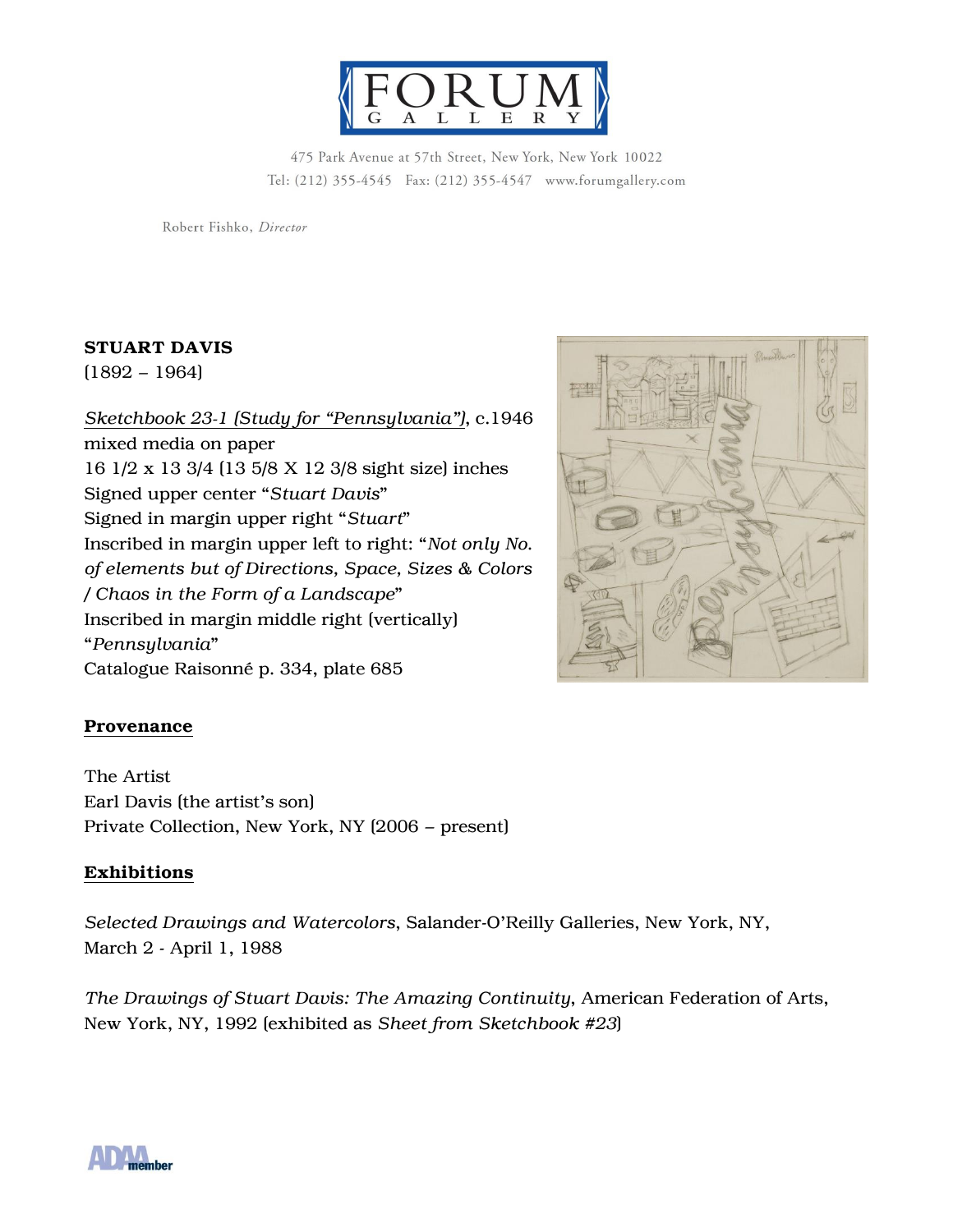# Literature

*Selected Drawings and Watercolors*, Salander-O'Reilly Galleries, New York, NY, March 2 - April 1, 1988, no. 5, Listed (as *Drawing for Pennsylvania*)

Wilkin and Kachur, *The Drawings of Stuart Davis: The Amazing Continuity*, American Federation of Arts, AFA, New York, NY, 1992, p. 109, no. 72, Illustrated (as *Sheet from Sketchbook #23*)

Agee, William C. and Wilkin, Karen. ed by Boyajian, Ani and Rutkoski, Mark, with a preface by Earl Davis. *Stuart Davis: A Catalogue Raisonné*, Yale University Press, New Haven, Connecticut and London, 2007, *Vol. II*, pl. 685 (illustrated in color, p. 334)

### Essay

For thirty years (1920-1950) the art of Stuart Davis commanded center stage in the American modernist movement. Davis was, in fact, the most important abstract artist in America before the advent of Abstract Expressionism in the late 1940s, and by the early 1920s was already the nation's foremost Cubist, ingeniously and tirelessly reinventing himself within the art form. In the first half of the twentieth century no other American vanguard artist produced such a definitive and successful body of work as Davis. Born in Philadelphia, Stuart Davis grew up in New Jersey and entered high-school the year (1908) when Robert Henri organized the landmark exhibition of the work of fellow Ashcan School artists at New York's MacBeth Gallery, a show which introduced a striking new form of social realism into the American art world. The following year Davis quit East Orange High to study under Henri at his personal art school in Manhattan and, in 1913, was one of the youngest painters to be included in the American portion of the Armory Show. That same year Davis' joined the staff of Socialist magazine *The Masses* (published between 1911-17), for which he produced covers and drawings when John Sloan, the famed Ashcan School painter was its art editor. After serving in World War I as a cartographer for the U.S. Army Intelligence, in 1919 Davis painted two selfportraits, both bold and bright, introspective in nature and executed with vigorous brushstrokes. During a painting trip to Cuba (1920), his palette brightened even more, and by 1921 he was vigorously fracturing his forms as he earnestly assimilated the tenets of Cubism.

In his early cubist work Davis at times dotted his spatial planes with the same clusters of compressed paint daubs used by Juan Gris, while at others he more resembled Picasso and Braque in his experimentation with collage. Davis was the first American modernist to glue bits of printed paper to his pictorial surface, and he sometimes made paintings of his own collages (like *Sweet Caporal* and *Bull Durham*, both 1921-22) whose illusionistic qualities are nearly tromp-l'oeil. For Davis, collage was a conduit for introducing into his art the consumer-oriented messaging which flavored his own early Cubist language. To best understand the genesis of Davis' Cubism, however, one must look to the oeuvre of another top tier European modernist, Fernand Léger. Around 1918 Léger sought a fresh outlook on Cubism and aligned himself with the newly found Purist movement, transforming his completely abstract "contraste de forms" into more planar compositions whose structural clarity began to include representational motifs such as man-made objects, billboards, and storefronts. Davis found the imagery compelling and introduced advertising logos into his own work. His oils of 1924 such as *Lucky Strike, Odol*, and *Edison Mazda* anticipated by three decades the universally recognized style dedicated to popular and mass culture known as Pop Art.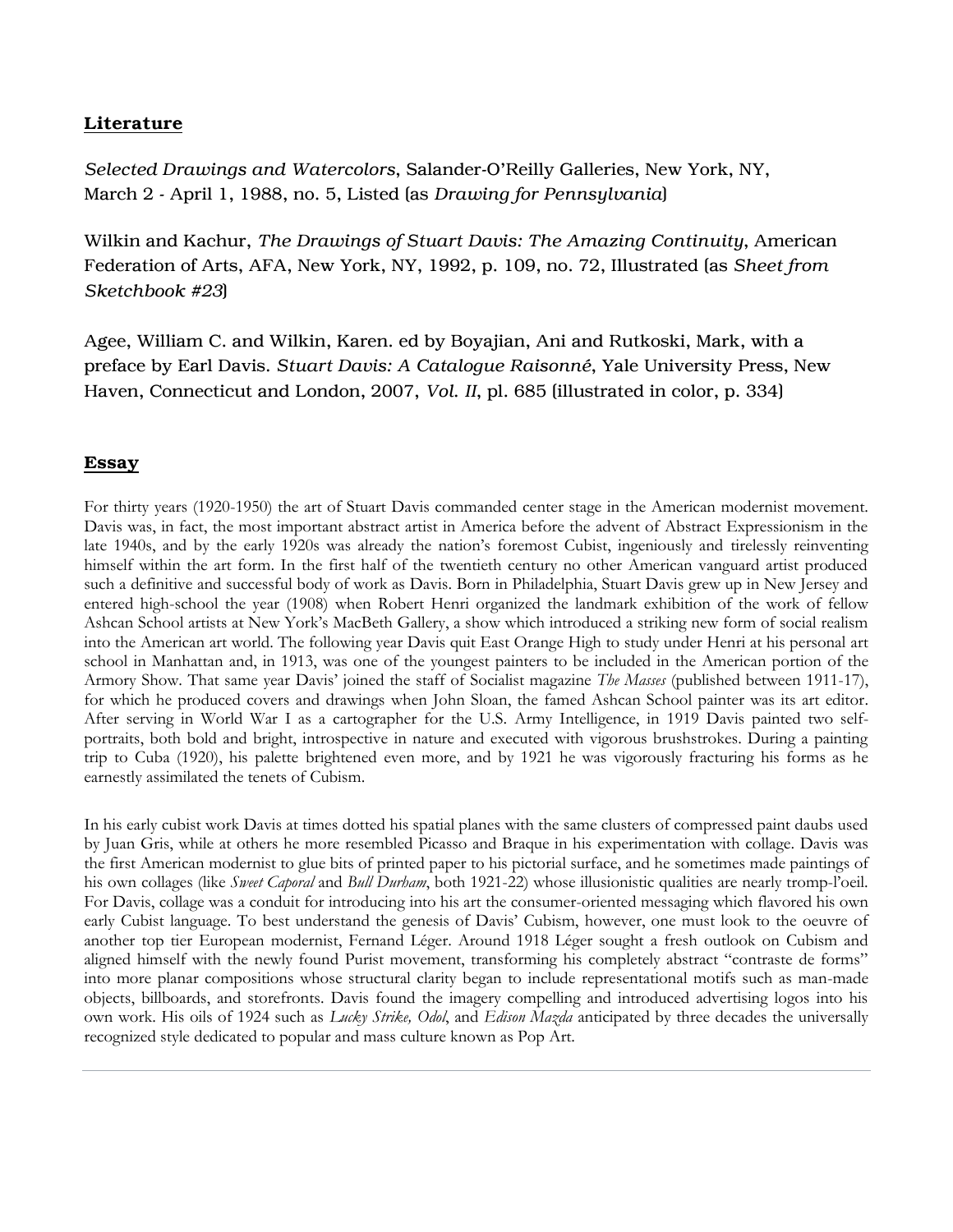In 1923 Davis painted *Egg Beater*, the subject matter which four years later resulted in the comprehensive series of sketches and oils that marked the culmination of his steady progression towards abstraction and gained him recognition as the nation's foremost modernist. It was at this time (1927) that Edith Halpert began to show Davis' work at her Downtown Gallery \* and gave him his first of eleven solo exhibitions. The following year the Whitney Studio Club (future Whitney Museum of American Art) acquired two of his paintings, financially facilitating Davis' departure for Paris where he lived and painted from June, 1928 to August, 1929. While his French paintings of city streets and squares represent a brief return to more realist scenes, they represent a unique body of work in which Davis manipulated color and form in naïve-looking old-world scenes (*Place de Vosges No. 1* and *No. 2*, both 1928) in which he introduced storefront signage (*Rue Lipp,* 1928) and even mixed sand into his oil paint (*Rue de Rats No. 2,* 1929). In 1932, as a precursor to government sponsored art programs in the deepening Great Depression, Lincoln Kirstein organized an exhibition of mural projects at the Museum of Modern Art in New York. Davis submitted a piece and as a result received from Donald Keskey his first mural commission, *Men without Women* (1932), for the men's lounge at Radio City Music Hall.

\*

The Downtown Gallery was one of America's most prestigious, influential, and long-lasting 20<sup>th</sup> century galleries. Founded in 1926 by Edith Gregor Halpert as Our Gallery, per the suggestion of artist William Zorach it changed its name the following year. The Downtown Gallery was the first commercial art space in Greenwich Village and, at the time, the only New York gallery exhibiting only contemporary American artists. The gallery lasted forty-seven years, represented some of the country's seminal modernists such as Stuart Davis and Charles Sheeler, and was patronized by some of its greatest collectors like William Lane and Abby Aldrich Rockefeller. Halpert was also an avid collector, acquiring works by many of the artists she showed. Exhibitions drawing from her personal collection include *American Modernism: The First Wave, Painting from 1903-1933* (1963; Rose Art Museum, Brandeis University, Waltham, Massachusetts), *Image to Abstraction* (1967; Amon Carter Museum, Fort Worth), and *Edith Halpert and the Downtown Gallery* (1968; University of Connecticut Art Gallery, Storrs, CT). Three years after her death in 1970 her collection was sold at auction by Sotheby Parke-Bernet.

The large, abstract mural came to be a hallmark of Davis' work. As his art evolved so did his politics, the mural not only representing for him a means to explore personal artistic expression but a vehicle for proposing a new social order. Unlike the Social and Urban Realists who realistically depicted the ills of the day, Davis relied on abstraction to convey a dynamic potential for positive change. For Stuart Davis, optimism and transformation came through the vitality of his abstract murals, which he conceived as wellintentioned democratic statements in the best of the country's liberal traditions. This conciliation between non-illusionistic painting and progressive politics reflected a similar unflinching faith in democracy as did the contemporaneously espoused philosophy of the educational reformer John Dewey. And just as Fernand Léger refused to accept the notion that the French masses could not understand abstract art, Davis firmly believed that the American public would come to embrace his transcendent vision. In 1934 he joined the Artists' Union which soon elected him president, and the following year he joined Harman Baron as coeditor for its influential yet short-lived publication titled *Art Front*. In 1936 Davis became a charter member of the American Artists Congress, successor to the John Reed Clubs as part of the popular front of the U.S. Communist Party's effort to unite artists in collective projects opposing Fascism. However, in 1940 Davis resigned from the Congress and refrained from further political expression. Disillusioned by the lack of Modern Art's social impact and finally reconciled with the public's indifference towards abstraction, Davis acknowledged the new decade by turning inwards and isolating himself more and more from external influences.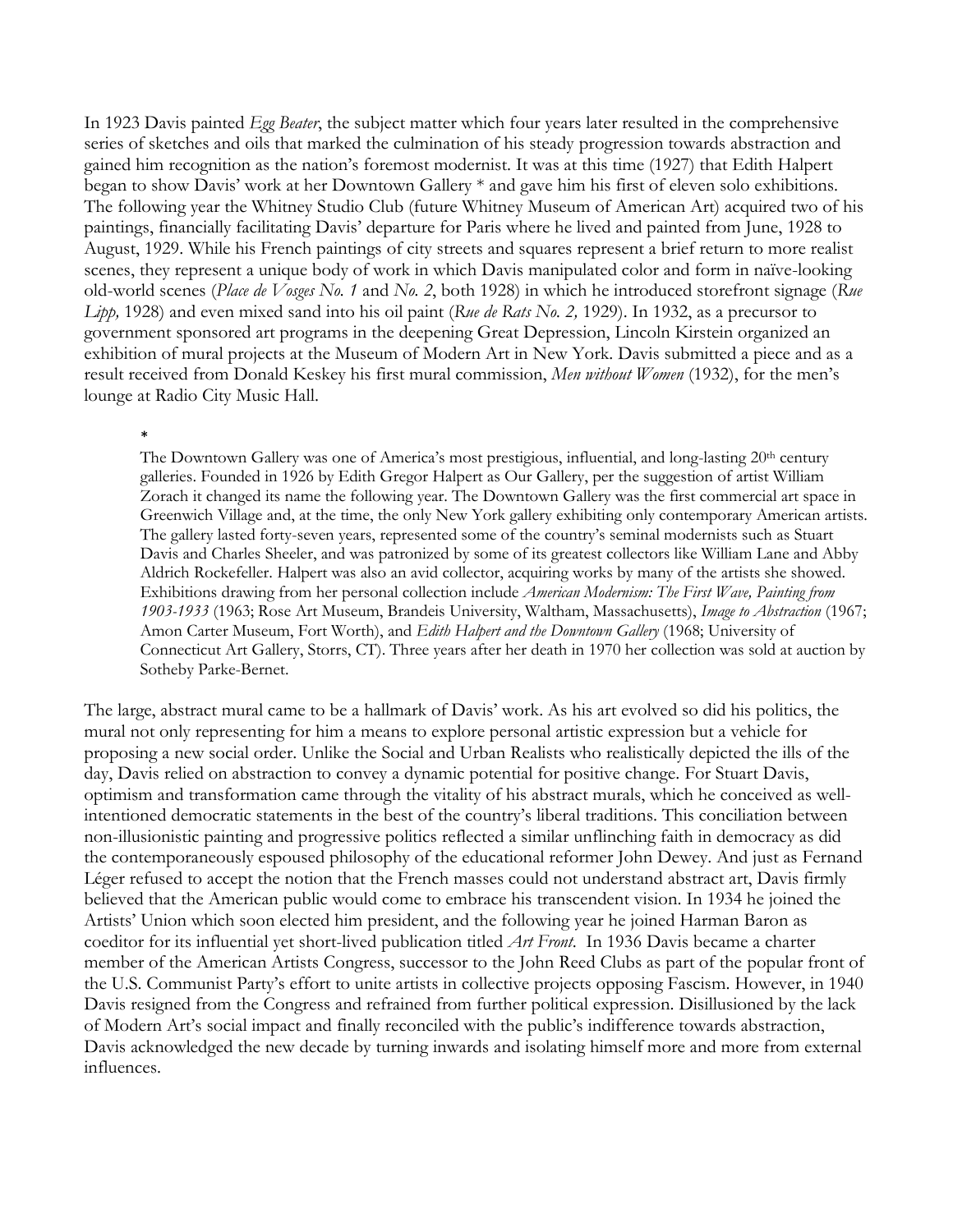In 1946 Stuart Davis executed the gouache titled *Pennsylvania* which represented his contribution to the socalled "state-series", an advertising campaign began by the Container Corporation of America which consisted of a boxed-set portfolio of reproductions of the then forty-eight states. Founded in 1926 and a leader manufacturer of corrugated cardboard, the CCA became an important patron of graphic arts and design when it came under the management of industrialist and philanthropist Walter Paepcke, its collection ultimately entering the National Museum of American Art in Washington, D.C., as did Davis' *Pennsylvania* gouache. The CCA reproduction of Davis' *Pennsylvania* was published in *Time and Fortune Magazine* and used for advertisements until 1950 with the company's name and logo (a corrugated box) appearing in the lower margin along with the words "PENNSYLVANIA—annual purchases 5 ½ billion—mostly packaged". Around the time Davis created his gouache he also made a pencil drawing by the same title. Both pay homage to the keystone state. In the drawing vignettes of Pennsylvania's commerce and industry are staged across the nearly square sheet of paper with a factory in the background, a crane hook upper right, and five oil and gas storage tanks center left above a rendering of Philadelphia's Liberty Bell. What appears to be the substructure of a bridge bisects the sheet horizontally, intersected by a zigzag, vertical banderole bearing the word *Pennsylvania.* 

*Pennsylvania* is emblematic of Davis' search for new, formalistic expression in Cubism. In the early 1940s he correctly predicted that European modern art had nearly exhausted its creativity and, much like Léger two decades earlier had adopted a new cubist aesthetic based on the publication *Aprés le Cubisme (After Cubism*), so too did Davis begin a private, individual search beyond the very idiom which had dominated the art world for thirty years. For artistic meaning, inspiration, and formal development Davis turned to the Gestalt theories of psychologists then lecturing at New York's New School for Social Research, where he himself taught from 1940 to 1950.

"The findings of the Gestalt psychologists helped to objectify and define how visual stimuli were received and changed from sensation into cognitions. Chief among the Gestalt tenets having implications for artists was the idea that phenomena of nature were not adequately described piecemeal because vision was a mode of perception that, instead of focusing on individual parts, integrated significant structural patterns; another important concept was that images or representations could be quite far abstracted from naturalistic semblance and still retain their affiliation with reality. The Gestalt theory of the perceptual process provided Davis with a link between nature, himself, and the work of art. It supplies an answer to the question of why, in the face of Davis's increasingly abstract handling of form during the early forties, the salient characteristic of the content of his art continued to be its analogy to experience in the natural world. {…} The goal of his research was to develop a pictorial scheme to which the response would be a complete experience rather than a sum of discrete reactions to particular elements within the general fabric" Lane, John R. *Stuart Davis (1892- 1964): Art and Theory*, Brooklyn Museum of Art, 1977, pps. 55-56)

Davis systematized his Gestalt studies into his own *Configuration Theory* in which he strove to create allover compositions with every detail of near equal significance. In Davis' 1943 *Ultra-Marine* theory and style merge to display an edge-to-edge evenness occupied both by florid patterns of irregular shapes and abbreviated color planes which suppress any sense of compositional hierarchy*.* 

Once again, Davis was likely influenced by Léger who in the late 1930s executed a series of abundantly full Surrealist compositions in which spatial illusionism was supplanted by flattened pictorial planes. Unlike the concurrent geometric abstractions composed by members of the American Abstract Artists, Davis' *Configuration Theory* fully kept his painting within the empirical realm of his perceived natural world. In the painting *For Internal Use Only* (1944-45) Davis abruptly bisected his picture plane while adopting the grid-like pattern of the modern master Piet Mondrian with whom Davis used to listen to jazz music in Manhattan and who had just passed away (on February 1, 1944). The following year Davis also segmented his